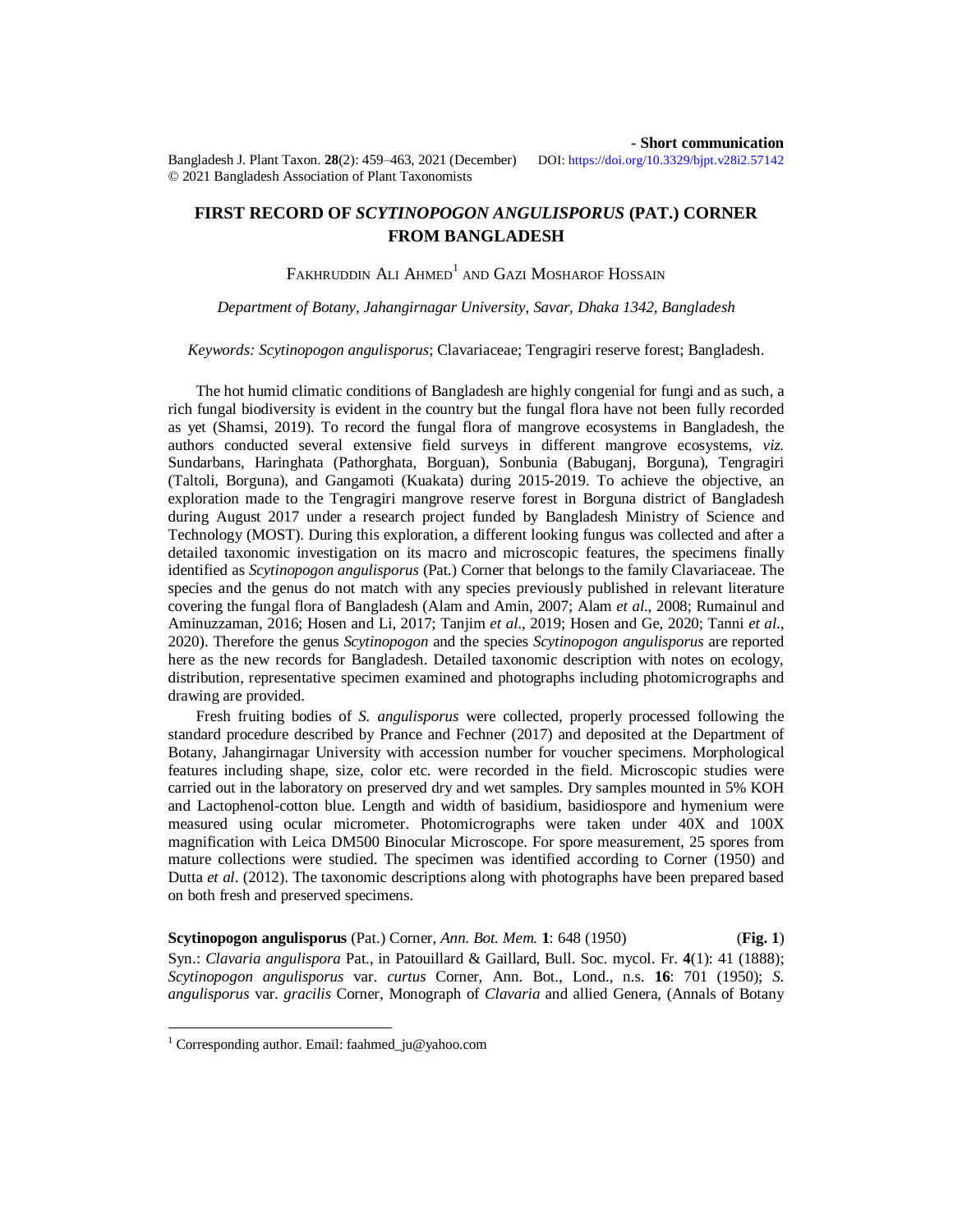Memoirs No. 1): 701 (1950); *S. angulisporus* var. *parvus* Corner, Monograph of *Clavaria* and allied Genera, (Annals of Botany Memoirs No. 1): 701 (1950); *S. parvus* (Corner) Douanla-Meli, Biblthca Mycol. **202**: 119 (2007).

Systematic position: Fungi, Basidiomycota, Agaricomycotina, Agaricomycetes, Agaricomycetidae, Agaricales, Clavariaceae, *Scytinopogon*, *Scytinopogon angulisporus.*

Basidiomes 3.5-9.5 cm high, solitary, form mats or growing in dense tufts, chalk-white, becoming pale yellow with maturity, develop uniform color after drying, palmately branched from a compressed stipe, branching in one plane but twisted, slightly rugulose; branches flattened and narrowly, spathulate, the upper sides of the branches minutely subtomentose, 0.3-0.5 cm wide in the lower branches, tapering towards the apex, polychotomous below, becoming dichotomous, internodes longer gradually, tips acute to blunt, subulate or subterete, narrowly ligulate; stipe 1.65- 4.49 cm long, 0.22-0.41 cm in diam., sometimes branched from the base, dilated and flattened below the points of branching; basidiospores (3.6-) 4.2-4.8 (5.1)  $\times$  5.8-7.2 (-7.6)  $\mu$ m (Q = 1.4-1.5), hyaline, ovoid to broadly ellipsoid, often but not always appearing angular in outline, with numerous minute, echinulate outgrowths, hilar appendage up to 1.0 μm long, inamyloid; basidia  $24.5$ -25.2 × 6.1-6.9 µm, clavate, hyaline, bi- and/ tetra-sterigmatic; cystidia absent; hymenium covered the whole basidiome except the sterile stipe, thickened upwardly,  $53.1-120.2 \mu m$ ; subhymenium well developed, coralloid, composed of narrow hyphae, 4.1 μm wide, closely interwoven; trama subparallel, smooth, with thin-walled hyphae, 11.9-16.2 μm wide, clamped; sterile stipe to 2.2-4.3 μm wide, smooth, thin-walled, clamped, base of sterile stipe covered by loosely interwoven hyphae.

*Ecology:* Grown on decaying substances in the forest ground.

*Distribution:* Commonly distributed in tropical and subtropical regions (Corner, 1970). In Bangladesh, this species found to be grown only in one patch of around 100  $m<sup>2</sup>$  area of coastal plantation forest near Tengragiri reserve forest in Borguna district of Bangladesh.

*Representative specimen examined:* **Barguna**: Taltoli, Tangragiri, 14.08.2017, Fakhruddin 2044, Fakhruddin 2045, Gazi 20406 and Gazi 20407 (JU).

*Scytinopogon* is a genus of several species of clavarioid (coral-like) fungi in the family of Clavariaceae with a fundamentally tropical distribution (Desjardin and Perry, 2015). The etymology of the name *Scytinopogon* refers to its macromorphological resemblance to leather barbs (Donk 1954). The principal characteristic of the genus is spore form and ornamentation, but the exceptionally small size of the spores and very fine ornamentation has limited their use in conventional light microscopy as a specific character.

*S. angulisporus* is a common taxon in tropical and subtropical regions (Corner, 1970). It has been reported to grow on the forest ground of Africa, Borneo, Brazil, Burma, Cameroons, Congo, Cuba, India, Japan, Java, Madagascar, Malaysia, Mauritius, Nigeria, Panama, Philippines, Solomon Islands, Sumatra, Uganda, USA (Banerjee, 1947; Corner, 1950, 1953, 1966, 1970; Meijer, 2006; Dutta *et al*., 2012).

The genus *Scytinopogon* morphologically appears to be similar with the genera *Pterula* Fr. which is distinguished from the later by the consistency of its basidiomata and the color of its spores (García-Sandoval *et al*., 2004). *S. dealbatus* (Rick) Corner, *S. robustus* (Rick) Corner and *S. chartaceum* (Pat.) R.H. Petersen are looks alike to newly recorded *S. angulisporus* due to their morphometric features. The robust form appears in *S. angulisporus* and *S. dealbatus* could be easily confused for their distinction but the presence of flattened branches with hymenium on one side and angular-nodulose basidiospores and lack of agglutination in hyphae of trama clearly separate *S. angulisporus* from *S. dealbatus* which corroborated with the findings of Corner (1950). Furthermore, the robust form and similar basidiome occurs in *S. robustus* and *S. angulisporus* but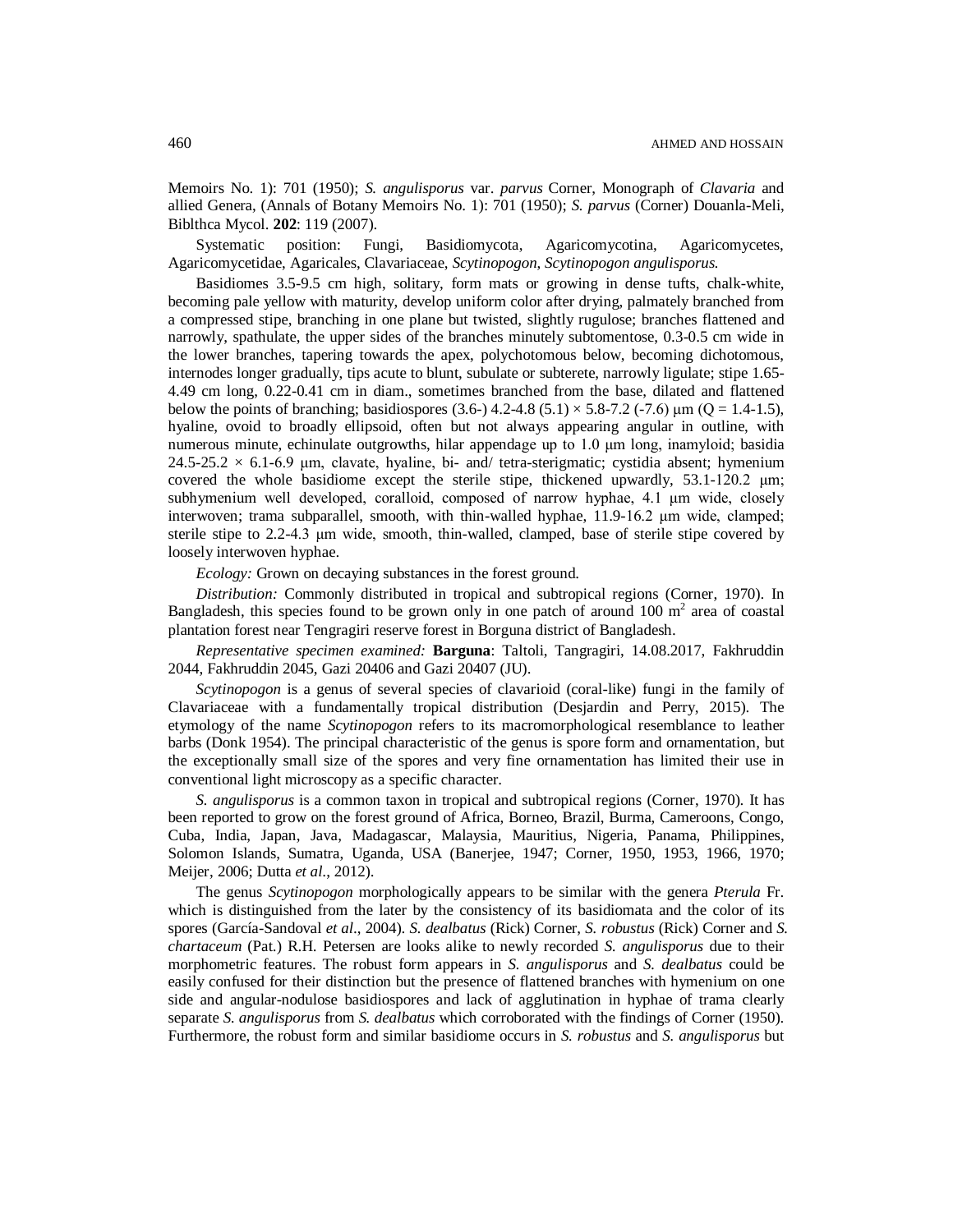these two species can easily be diagnosed by using both macro and microscopic characters. *S. angulisporus* differs from *S. robustus* by the spore size, presence of crystals and the uninflated hyphae (Corner, 1950 and 1970; García-Sandoval *et al*., 2004).



Fig. 1. *Scytinopogon angulisporus*. A= Natural habitat (bar = 15 cm); B = Fresh basidiomata (bar= 1.5 cm); C = Dried fruit body; D = Monomitic hyphae of hymenium (40X, bar = 20  $\mu$ m), drawing (inset); E = Echinulate basidiospores (40X, bar = 20);  $F =$  Basidiospores with hilar appendage (indicated with arrow marks (100X, bar = 7 $\mu$ m); G = Basidium with spore (40X, bar = 15 $\mu$ m) and H = Basidium without spore  $(100X, bar = 7 \mu m)$ .

Another species *S. chartaceum* is quite similar to *S. angulisporus* by the color and morphology of the basidiome. *S. angulisporus* is distinguished from *S. chartaceum* by its larger internodes, rugulose and sub-tomentose basidiomes, nodulose to verrucose basidiospores and a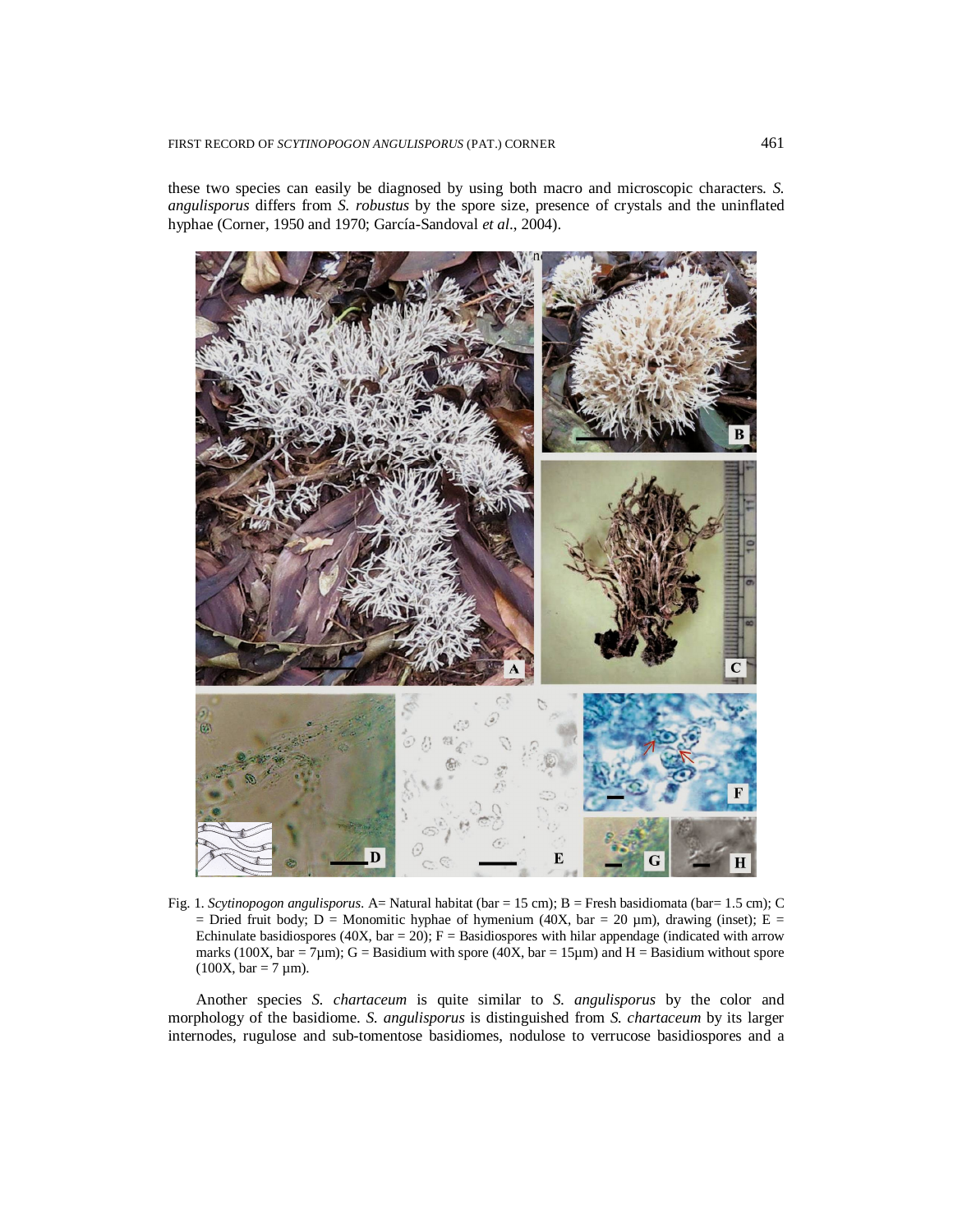very abundant and compact basal mycelium in contrast to smaller internodes, smooth surface basidiomes, echinulate with long spines basidiospores and a scarce and loosely attached basal mycelium of *S. chartaceum*.

*Ramaria invali* (Cott and Waket.) Donk, an allied species of *S. angulisporus* was mentioned by Alam and Amin (2007). Moreover, in recent times, Tanni *et al*. (2020) reported *Ramariopsis kunzei* (Fr.) Corner from Dhaka, which is often deceiving to *S. angulisporus.* Though both the fungi belong to Clavariaceae family, in *R. kunzei*, basidiomes are radially branched, hymenium amphigenous and basidiospores not angular whereas in *S. angulisporus* basidiomes are branching in one plane, mostly flat, hymenium often unilateral and basidiospores angular.

### **Acknowledgements**

The authors are grateful to the authorities of Bangladesh Ministry of Science and Technology for financial assistance in the research project and Bangladesh Forest Department for their cooperation during conducting this study.

#### **References**

- Alam, M.N. and Amin, S.M.R. 2007. *Ramaria invali* (Cott and Waket.) Donk. *In*: Siddiqui, K.U., Islam, M.A., Ahmed, Z.U., Begum, Z.N.T., Hassan, M.A., Khondker, M., Rahman, M.M., Kabir, S.M.H., Ahmad, M., Ahmed, A.T.A., Rahman, A.K.A. and Haque, E.U. (eds.) Encyclopedia of Flora and Fauna of Bangladesh, **Vol. 2**. Cyanobacteria, Bacteria and Fungi. Asiatic Society of Bangladesh, Dhaka. Pp 350.
- Alam, N., Amin, R., Khan, A., Ara, I., Shim, M.J., Lee, M.W. and Lee, T.S. 2008. Nutritional analysis of cultivated mushrooms in Bangladesh: *Pleurotus ostreatus*, *Pleurotus sajor-caju*, *Pleurotus florida* and *Calocybe indica*. Mycobiology **36**(4):228–232.
- Banerjee, S.N. 1947. Fungus flora of Calcutta and suburbs I. Bulletin of Botanical Society of Bengal. **1**: 37– 54.
- Corner, E.J.H. 1950. A monograph of *Clavaria* and allied genera, Oxford University Press, London.
- Corner, E.J.H. 1953. Addenda Clavariaceae. III. Annals of Botany London, N.S. **17**(66): 47−368.
- Corner, E.J.H. 1966. Clavarioid genera and *Thelephora* from the Congo. Bull. Jard. Bot. État Bruxelles **36**(3): 257−279.
- Corner, E.J.H. 1970. Supplement to "A monograph of *Clavaria* and allied genera". Beihefte Zür Nova Hedwigia **33**: 299.
- Desjardin, D.E. and Perry, B.A. 2015. A new species of *Scytinopogon* from the island of Príncipe, Republic of São Tomé and Príncipe, West Africa. Mycosphere **6**(4): 433–440.
- Donk, M.A. 1954. The generic names proposed for Hymenomycetes-III. "Clavariaceae". Reinwardtia **2**: 441- 493.
- Dutta, A.K., Pradhan, P., Roy, A. and Acharya, K. 2012. Agaricales of West Bengal, India. I. Clavariaceae: *Clavaria* and *Scytinopogon*. Indian J. Applied & Pure Bio. **27**(1): 53-58.
- Garcia-Sandoval, R., Difuentes, J. and Villegas, M. 2004. First record of *Scytinopogon* from Mexico, with notes on its systematics. Mycotaxon. **89**(1) 185-192.
- Hosen, I. and Ge, Z.W. 2020. *Clarkeinda trachodes* (Agaricales, Basidiomycetes), first record from Bangladesh. Mycotaxon **118**: 331–336.
- Hosen, I. and Li, T.H. 2017. Two new species of *Phylloporus* from Bangladesh, with morphological and molecular evidence. Mycologia **109**(2):277–286.
- Meijer, A.A.R. 2006. Preliminary list of the Macromycetes from the Brazilian state of Paraná. Bol. Mus. Bot. Munic. **68**: 1−55.